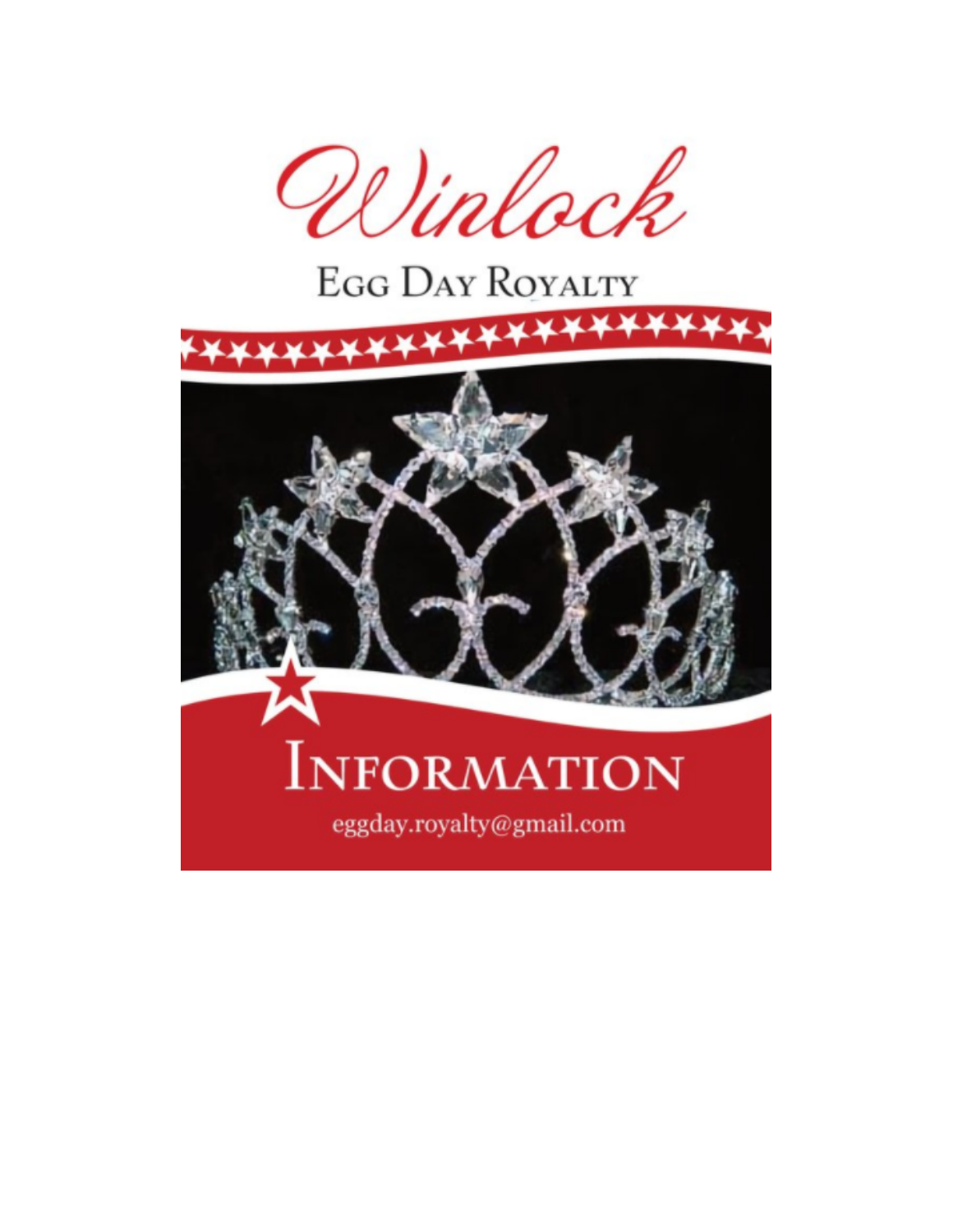### Greeting from the Egg Day Committee & Royalty

Royalty selection is one of the first activities to take place as we begin to prepare for our annual festival. The Royal Court is one of the most visible parts of the Egg Day Festival. They make appearances around town, travel with the float to other community parades, and also perform community service in the area.

The Winlock Egg Day Pageant is a competition for the title of Egg Day Queen or King and their Court. The position is that of an *Ambassador of Winlock* who will be expected to attend parades and other community events throughout the year and positively influence the youth in and around our community.

We want this to be a positive experience for contestants and their families. Our goal is to increase your interest in your community and encourage an atmosphere where your personal goals can be met and your full potential can be realized.

#### REWARDS FOR COMPETING:

- ★ Official Egg Day Crown and Sash and Trophy
- ★ Egg Day Queen/King \$500.00 Personal Achievement Award from Winlock Lioness/Lions Club.
- ★ Community Service Scholarship
- ★ Trophy for Top Talent in age division
- $\star$  Trophy for Top Interview in age division
- ★ Trophy for Most Photogenic in court group
- ★ People's Choice Scholarship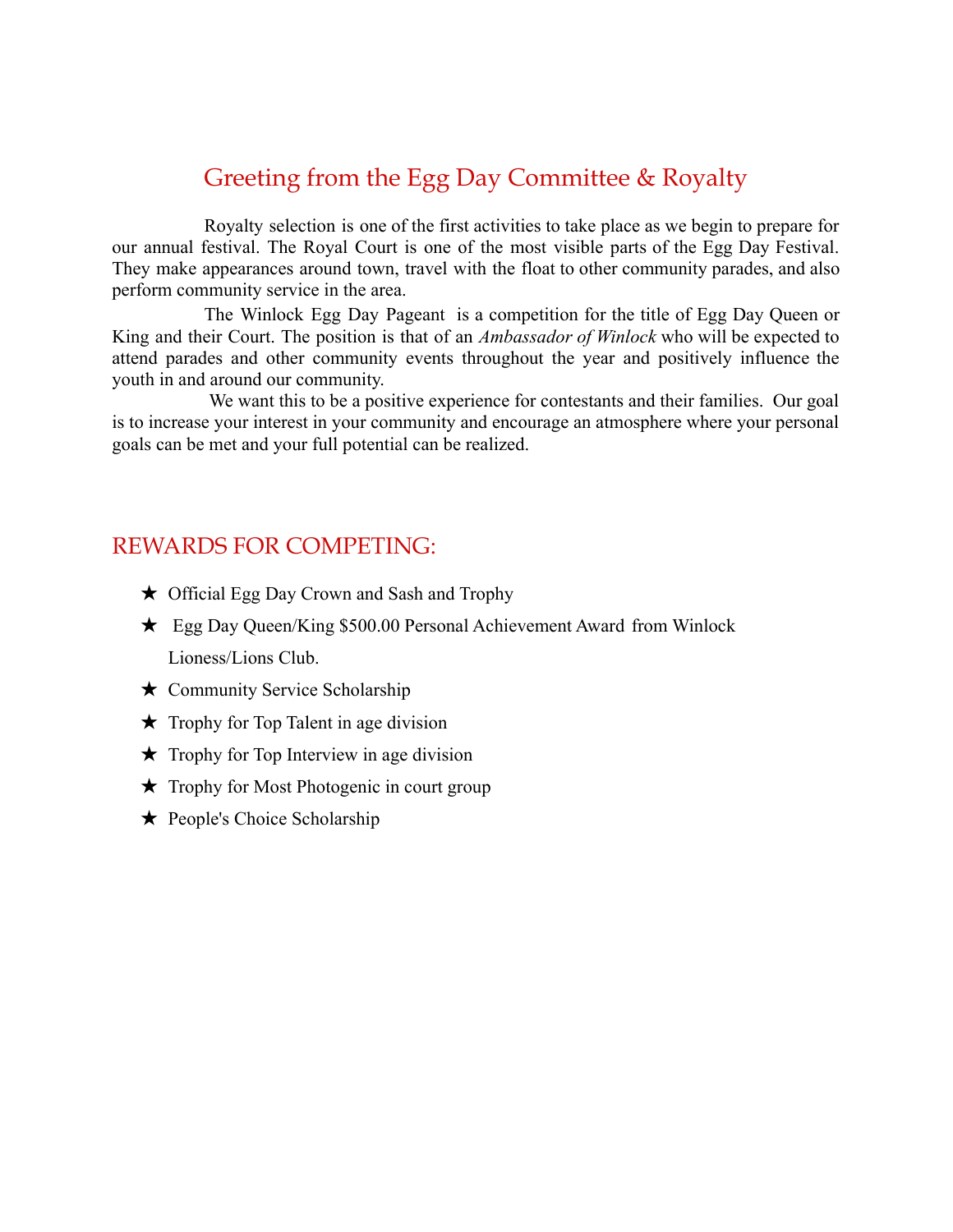# Areas of Competition

#### **Interview …………………….. 30% of overall score**

Contestants will sit down with each of our judges for a personal interview. Our interview questions are age appropriate and not designed to stump you but rather give the judges a glimpse of your true personality, goals, and plans for the role of being Egg Day Royalty.

#### **Evening Wear ………………………….25% of overall score**

All of our contestants will compete in the evening wear competition in the gown of their choice. Each contestant will take her walk in a moment in the spotlight showcasing their poise, personality, and confidence on stage. All of our contestants will use a predetermined walking pattern that will be provided in your newsletters leading up to pageant weekend.

#### **Talent ………………………………….. 25%of overall score**

Contestants can compete with a 2 minute on stage talent of their choice. Judges will be looking for presence, entertainment value, confidence and poise under pressure. All talent presentations will be stopped at the 2 minute mark. Makeup is allowed in all age divisions for this competition.

#### **Platform/Community Service ……....20% of overall score**

A platform is something you do for someone or group that you are passionate about. No, you do not have to have a platform. It is always nice to do nice things in your community and there are many ways to do that. Volunteering in any way on an ongoing basis can be very rewarding.

#### **Photogenic**

Judges will be looking for age appropriate and natural styling, complimentary grooming, and overall photo quality and presentation. Please note scores in the photogenic competition will not be used toward your Egg Day Royalty scores.

#### **People's Choice**

The People's Choice is voted on by the community NOT THE JUDGES. It is possible to win People's Choice and not an Egg Day Royalty Title.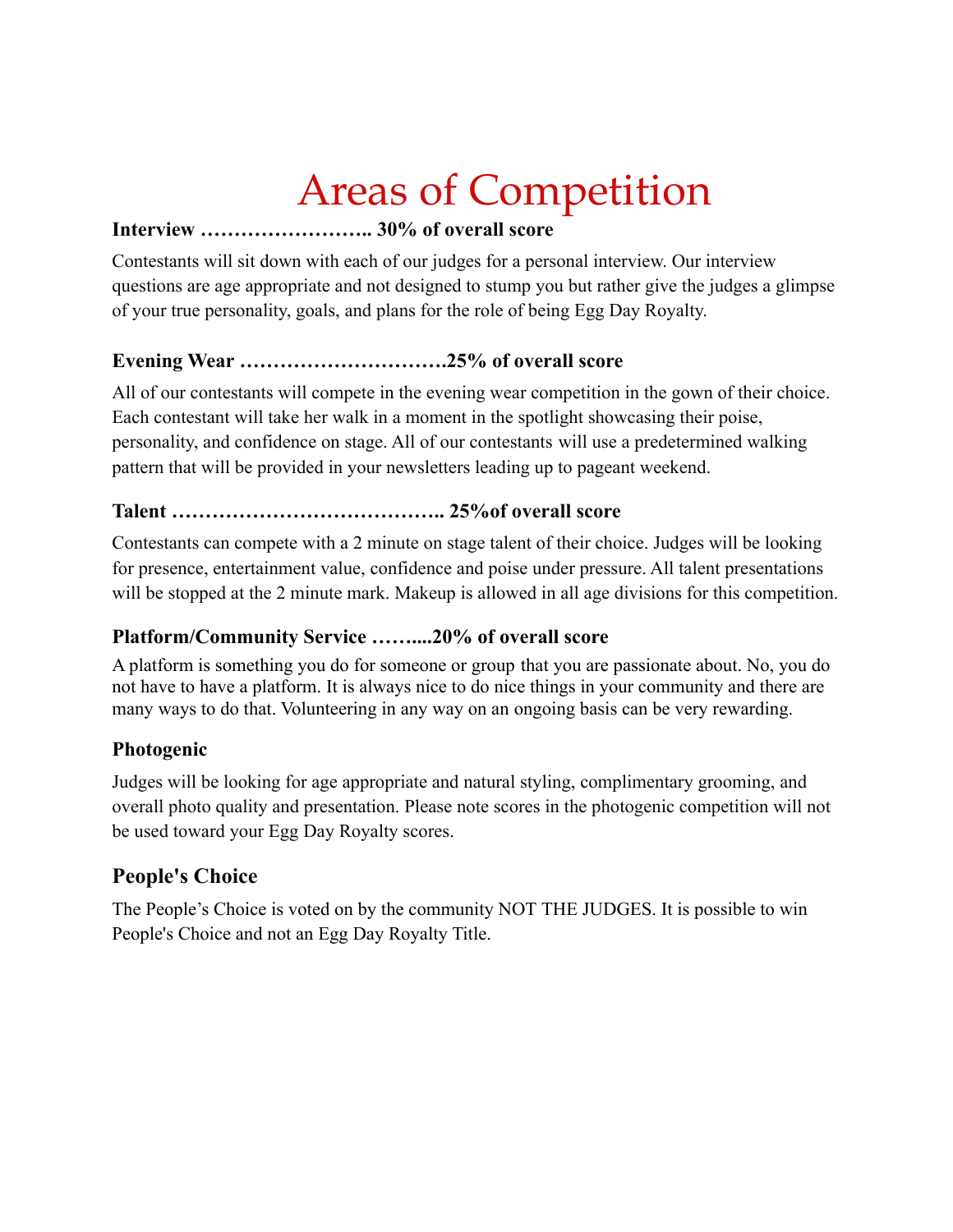## RULES & REGULATIONS

- $\star$  Contestants must live or go to school within the Winlock area.
- $\star$  Contestants must be of the age for the division they are competing in on the day of the Pageant.
- ★ Contestants must be of good moral standing. Drug or Alcohol abuse, stealing, indecent appearance or behavior will NOT be tolerated
- ★ Bad sportsmanship will NOT be tolerated.. Please be aware the rude unsportsmanlike behavior by contestants, pertants or others in attendance will be grounds for DISQUALIFICATION of Contestant from the pageant.
- $\star$  The decision of the judges is final
- ★ Winlock Egg Day Royalty Pageant Does not give out individual score sheets.
- ★ Egg Day Royalty winners may not compete in another Egg Day Pageant until they have aged into another division.
- $\star$  Only one (1) adult is permitted in the dressing room for Primary Royalty & Jr. Royalty contestants and will be given a wristband for access.
- $\star$  Contestants MUST abide by all rules.
- $\star$  If the Contestant is selected as a Titleholder they will be required to attend Scheduled parades and Events. If contestants are unable to fulfill their duties, crown and Sash must be Returned to the Egg Day Royalty office. Exceptions will be made on a case by case basis.
- ★ **All Fees are Non Refundable**.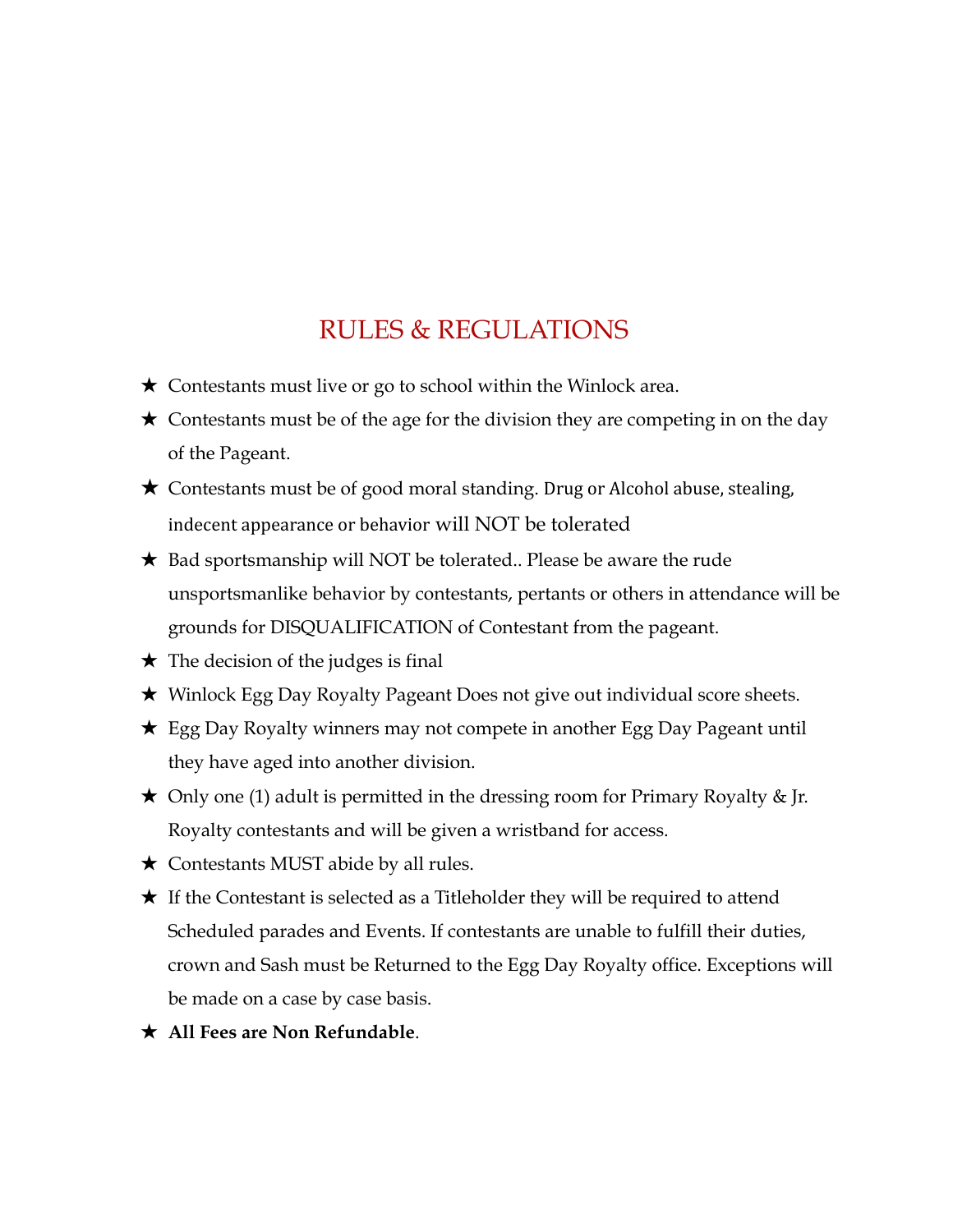## **Contestan Code of Conduct**

- 1. Contestant and Contestant's Parent / Legal Guardian understand that unwilling to adhere to ethics and code of conduct are subject to a disqualification review by the Royal Chairperson and Committee, who maintains the right to dismiss a candidate from the Program for good cause.
- 2. Contestant and Contestants' Parents / Legal Guardian affirm that she/he is and will continue to be a person of good moral character.
- 3. Contestant and Contestants' Parents / Legal Guardians agree to abide by eligibility requirements and affirm that all information provided is true.
- 4. Contestant and Contestant's Parent / Legal Guardian understand that if they are selected they can not go to any event as Egg Day Queen/ King or court without an official Egg Day Royalty Committee member or approved chaperone.
- 5. Contestant and Contestants Parent / Legal Guardian Agree not to slander the Winlock Egg Day Royalty Pageant, its directors, peers, judges, volunteers or anyone else affiliated with the pageant.

I have read and understand the above contestant qualifications and royalty guidelines.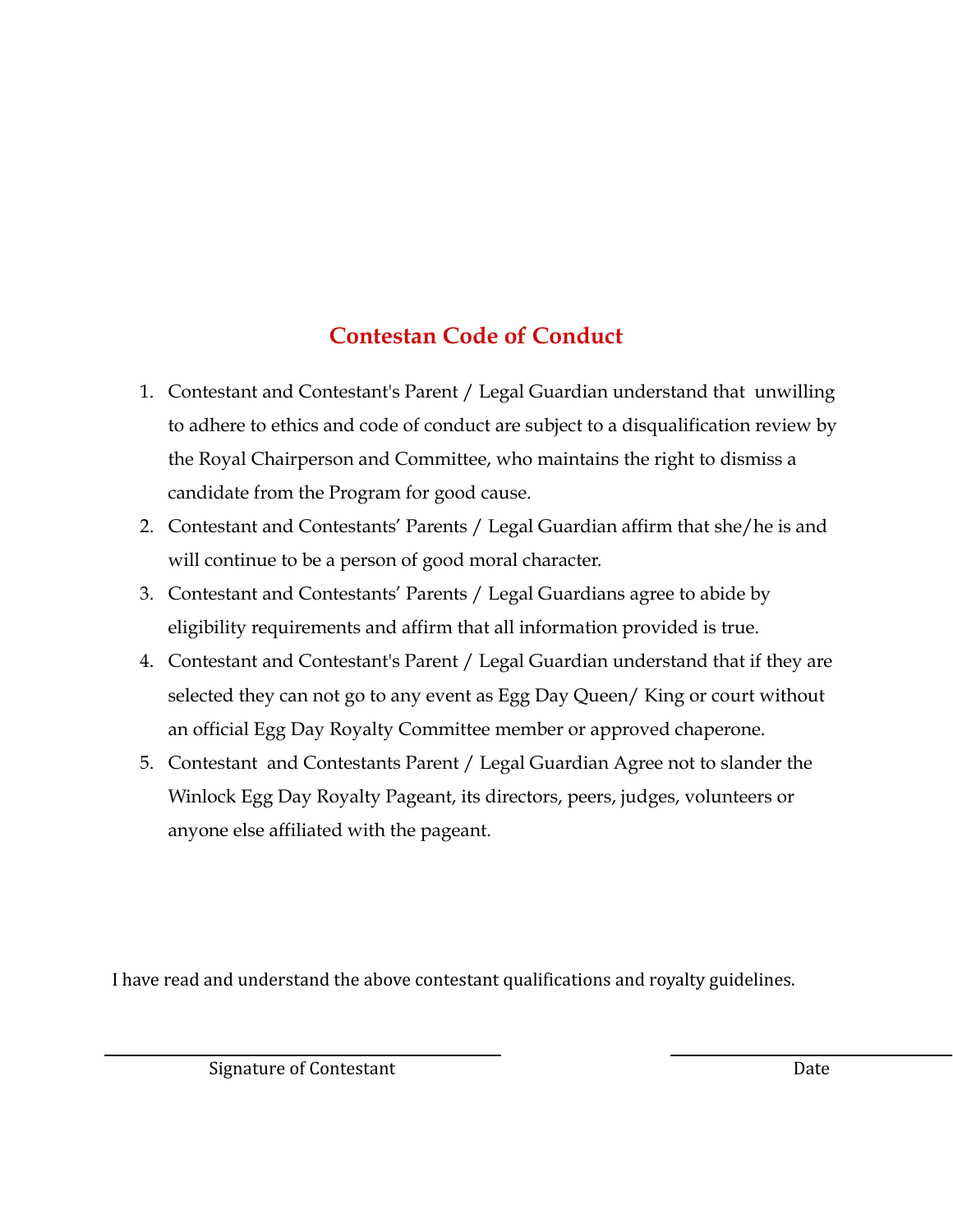| Winkoch                              |                                                                                                                                                                                                                               |  |
|--------------------------------------|-------------------------------------------------------------------------------------------------------------------------------------------------------------------------------------------------------------------------------|--|
| Egg Day Royalty<br><b>FACT SHEET</b> |                                                                                                                                                                                                                               |  |
|                                      |                                                                                                                                                                                                                               |  |
|                                      |                                                                                                                                                                                                                               |  |
|                                      | School: Change of Grade: Change of Grade: Change of Grade: Change of Grade: Change of Grade: Change of Grade: Change of Grade: Change of Grade: Change of Grade: Change of Grade: Change of Grade: Change of Grade: Change of |  |
|                                      | Ambition:                                                                                                                                                                                                                     |  |
|                                      |                                                                                                                                                                                                                               |  |
|                                      |                                                                                                                                                                                                                               |  |
|                                      |                                                                                                                                                                                                                               |  |
|                                      |                                                                                                                                                                                                                               |  |
|                                      |                                                                                                                                                                                                                               |  |
|                                      |                                                                                                                                                                                                                               |  |
|                                      |                                                                                                                                                                                                                               |  |
|                                      | Any Other Interesting facts:                                                                                                                                                                                                  |  |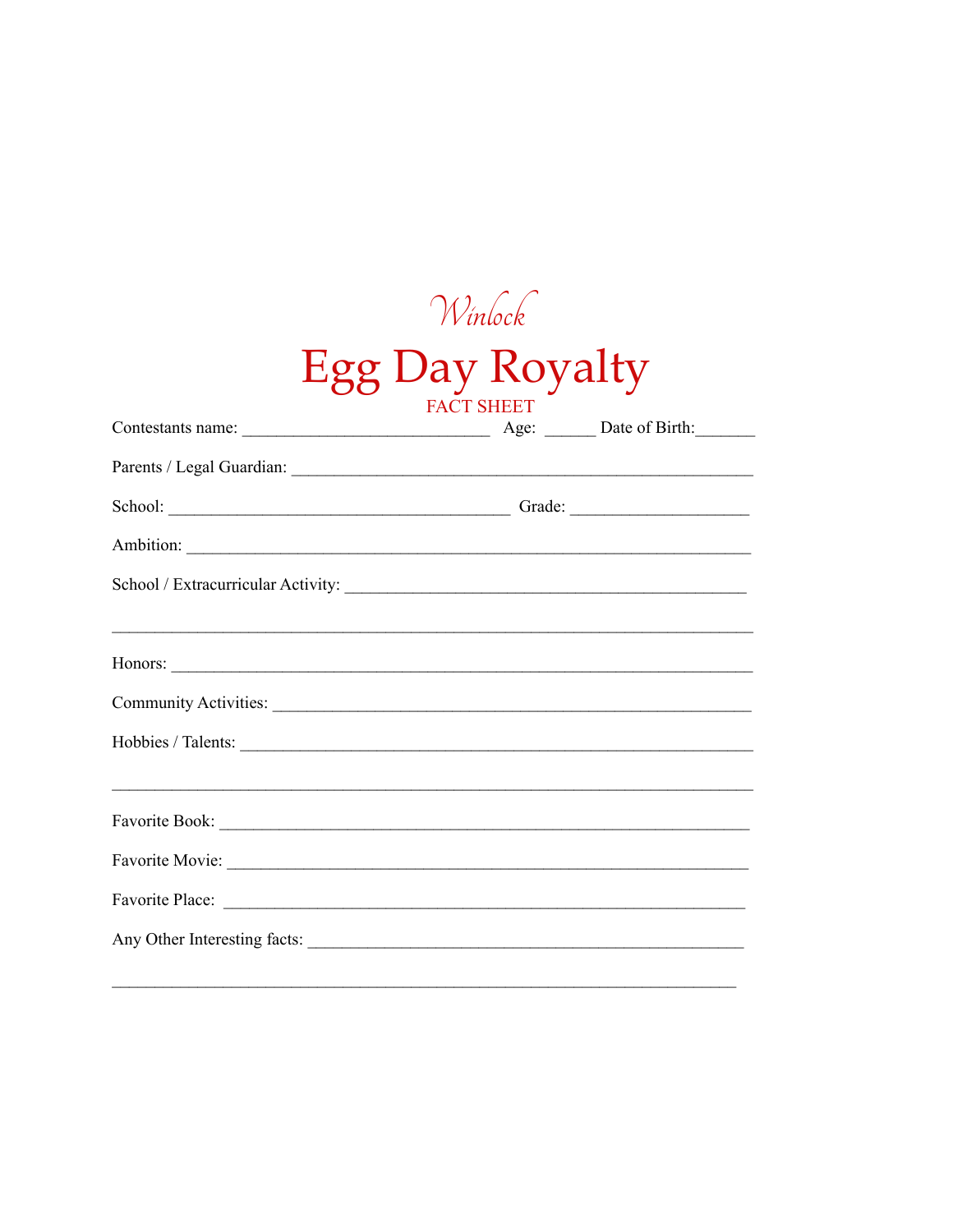# Community Service Statement

**Thi**s **ONE (1) page, 1.15-spaced** document telling us about your Community Service/ Platform. Set margins for 1" on all four sides. The font size set at "12" using the Times New Roman font style.

- ★ On the left hand side, type "**Name:**'' in **bold.** Following the colon (:), remove bold and hit the spacebar twice. Then, type your name.
- ★ Double space down, then type in the center of the page **Bold and underline** the title of your Community Service/ Platform.
- ★ Double space down. Set the cursor to the left and unbold, write what you feel is critical for the judge's to know about your Community Service/ platform and why it is necessary for you to have the Egg Day Queen/King Title."
- ★ What you write will be what the judges know about your Community Service/ Platform, your role in successfully dealing with this issue, and the role Egg Day Royalty may play in your plan.
- ★ Remember to include in the Community Service/Platform Statement what **you** can do to get the message out and get more of your friends and other teens interested in the Egg Day Royalty Program.

#### **Remember to 1.15 space the text that you are typing.**

★ At the bottom of the page, you MUST set the justification to the right. Type a line of 26 spaces. Below that line, you must type Signature/Date. Once you have printed the document, you must sign and date this document.